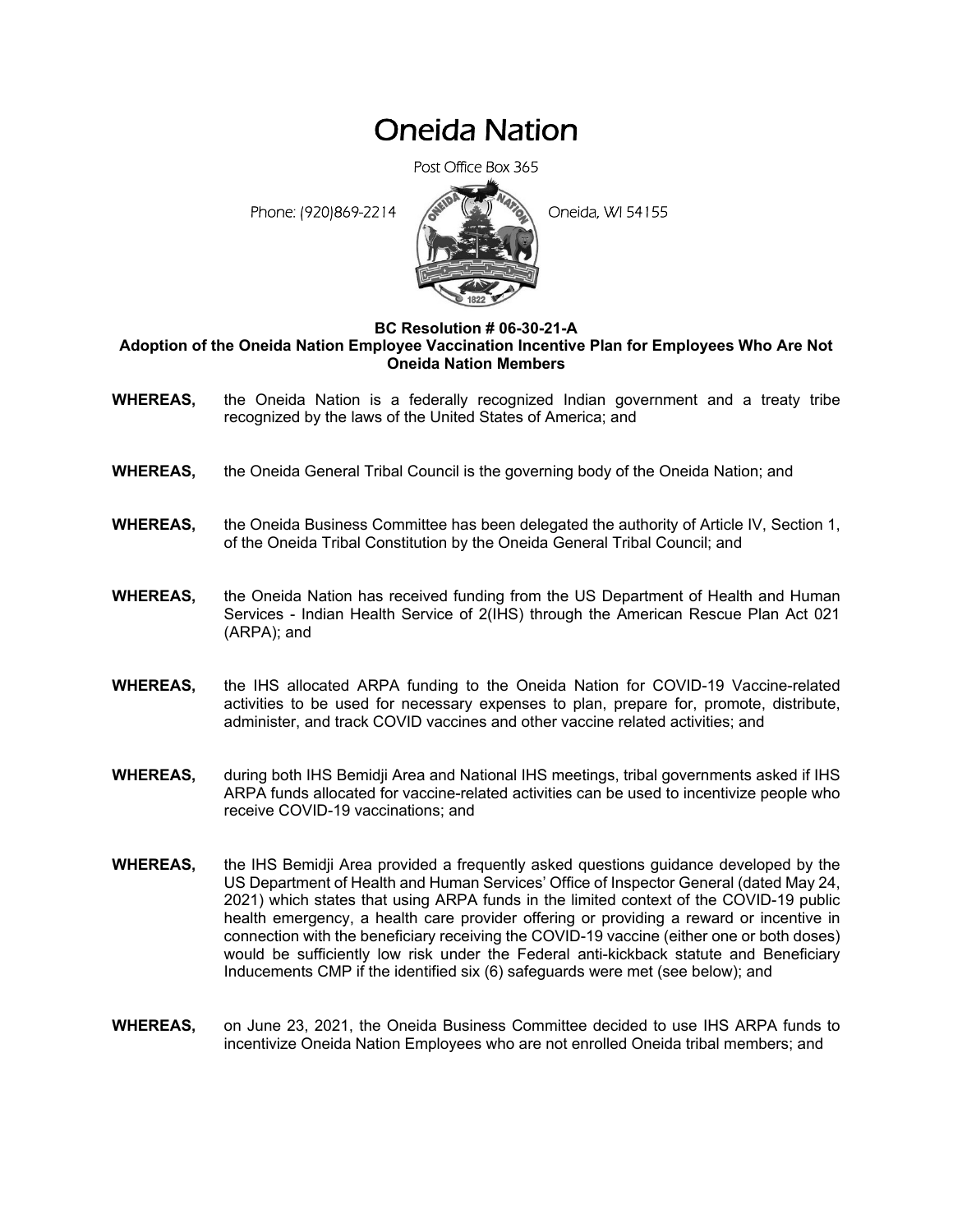#### **BC Resolution # 06-30-21-A Adoption of the Oneida Nation Employee Vaccination Incentive Plan for Employees Who Are Not Oneida Nation Members Page 2 of 3**

- **WHEREAS,** the Oneida Business Committee has identified other funding to incentivize Oneida Nation members, including those members who may also be employees of the Nation; and
- **WHEREAS,** having a vaccinated employment base better protects the Oneida Nation membership when the membership comes in direct contact with the Nation's employees; and
- **WHEREAS,** prioritizing the vaccination of Oneida employees ensures a safe and healthy work environment that will reduce illness among Oneida employees; and
- **WHEREAS,** having a vaccinated employment base aids in mitigating the spread of the COVID-19 virus; and
- **WHEREAS,** the Oneida Nation will provide a \$500 incentive to current Oneida Nation employees who are not enrolled Oneida members that are age eighteen (18) and older who voluntarily provide proof that they completed the full manufacturer-recommended dose(s) of a COVID-19 vaccine or, in other words, who are fully vaccinated against COVID-19; and
- **WHEREAS,** this project fits within the purpose for which the funds have been received; and
- **WHEREAS,** this project will begin July 1, 2021 and concluded September 30, 2021; and
- **WHEREAS,** the Oneida Business Committee has reviewed the proposed project.

**NOW THEREFORE BE IT RESOLVED,** that the Oneida Business Committee approves the Oneida Nation Employee Vaccination Incentive Plan for Employees Who Are Not Oneida Nation Members.

**NOW THEREFORE BE IT FURTHER RESOLVED,** that the Oneida Business Committee approves using IHS ARPA funds to pay for the portion of eligible Oneida employees who are not enrolled Oneida members.

**NOW THEREFORE BE IT FURTHER RESOLVED,** that the Oneida Human Resources Department - Compensation and Benefits Director will be assigned as the Project Owner.